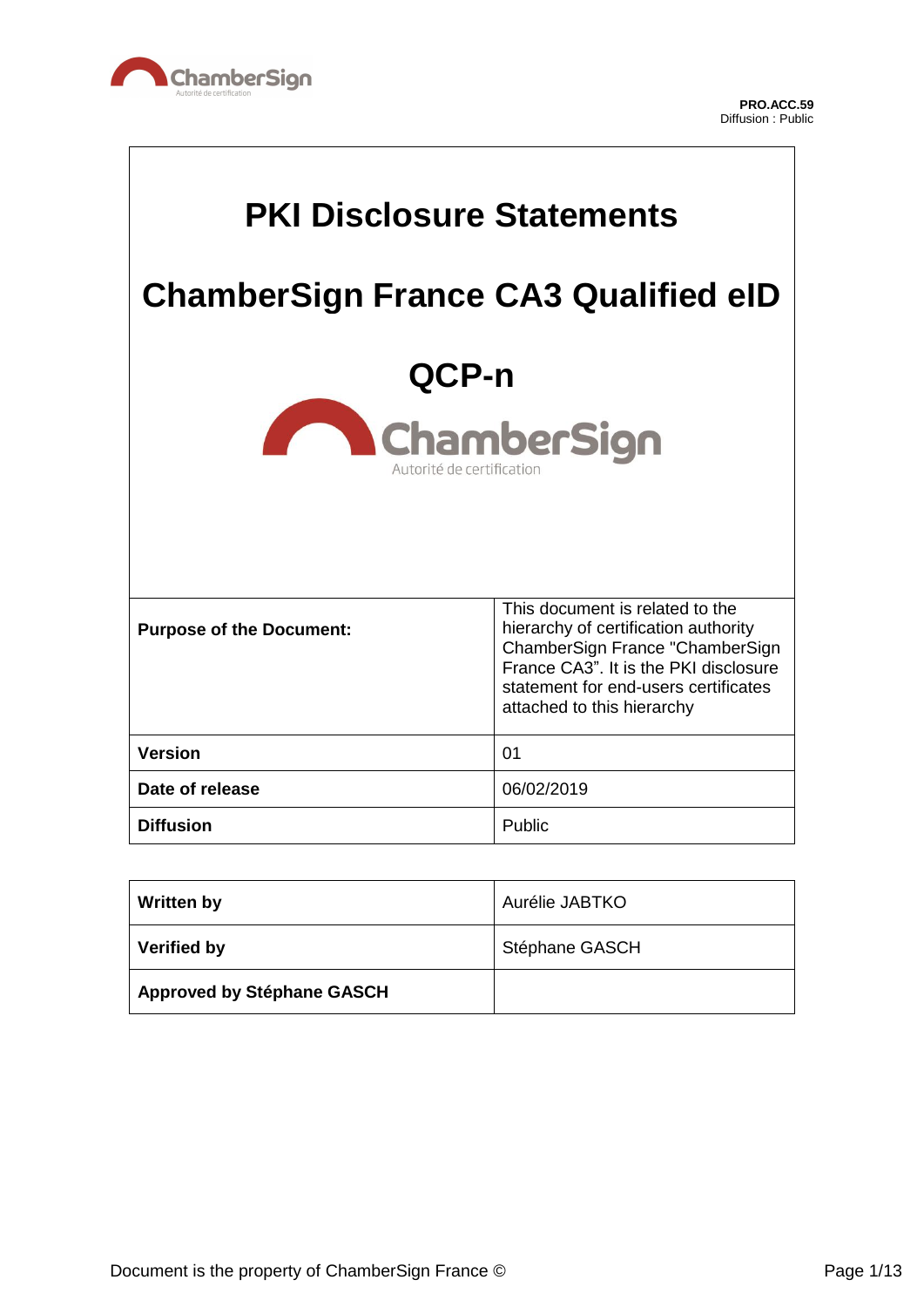

| <b>Record of versions</b> |                          |
|---------------------------|--------------------------|
| Version                   | Nature of the evolutions |
| 01                        | Creation                 |
|                           |                          |
|                           |                          |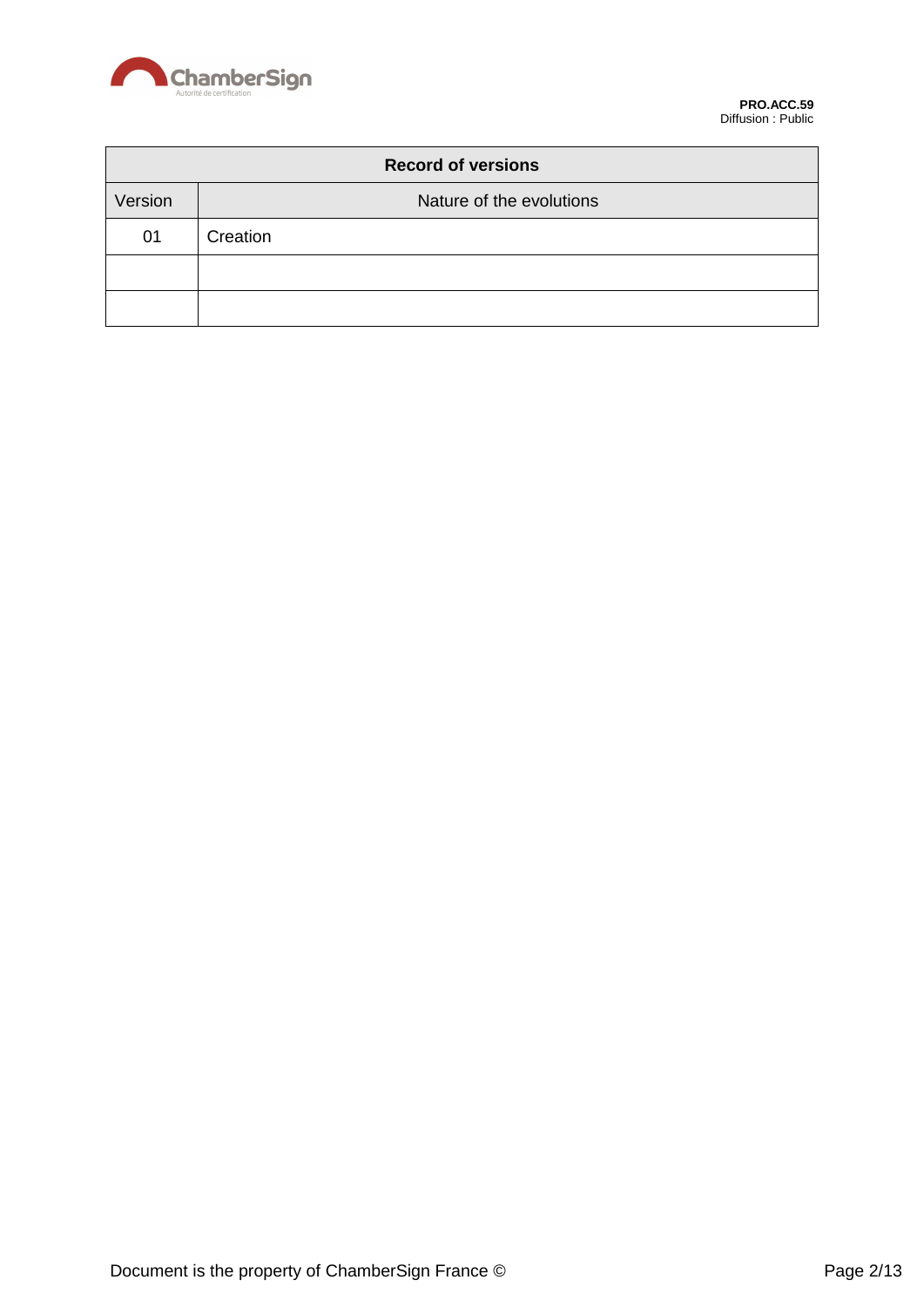

#### **Warning**

This document is protected by the French Code of Intellectual Property of 1<sup>st</sup> July 1992, including those relating to literary and artistic property and copyrights, as well as all applicable international conventions. These rights are the exclusive property of **ChamberSign France**. The reproduction, representation (including the publication and distribution), in whole or in part, by any means (including electronic, mechanical, optical, photocopying, computer), not previously authorized in writing by **ChamberSign France** or assigns, is strictly prohibited.

Rightly, according to the article L.122-4 of the Intellectual Property Code "Any representation or reproduction in whole or in part without the consent of the author or his successors in title or in title is unlawful".

Exceptionally, the Code of the Intellectual Property authorizes, according to the article L.122- 5 of the Code, on the one hand, that Copies or reproductions strictly reserved for the private use of the copier and not intended for collective use"; on the other hand, that analyzes and short quotes for the purpose of example and illustration.

This representation or reproduction, by any means whatsoever, constitutes an infringement punishable by articles L. including 335-2 of the Intellectual Property Code.

This document, property of **ChamberSign France**, may be granted by licensing all private or public entities who wish to use as part of their certification services.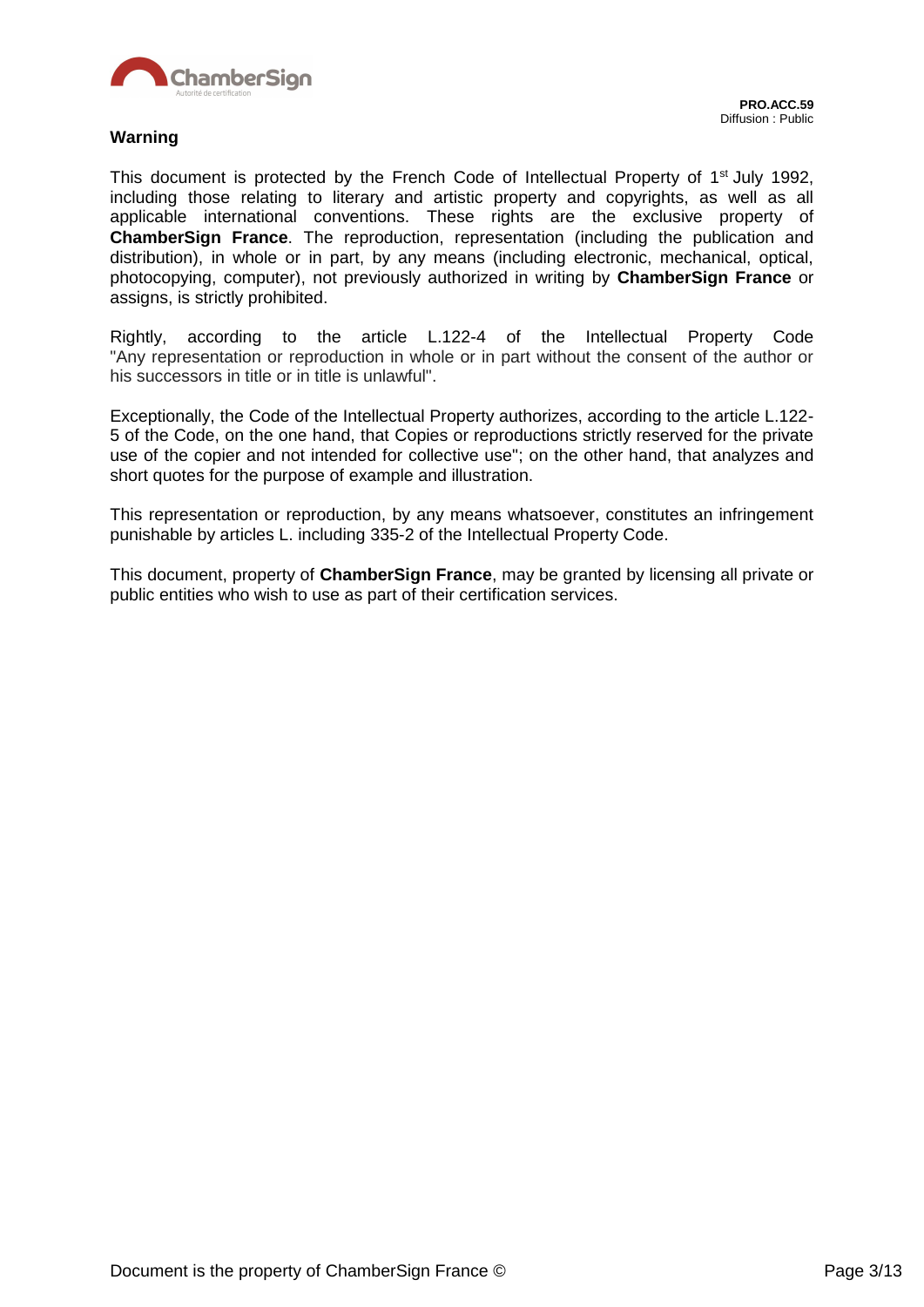

| <b>Statement types</b>       | <b>Statement descriptions</b>                                                                                                                                                                                                |
|------------------------------|------------------------------------------------------------------------------------------------------------------------------------------------------------------------------------------------------------------------------|
| TSP contact info:            | Any questions or comments about these CPS can be sent by email to the following address:<br>qualite@chambersign.fr                                                                                                           |
| Certificate type, validation | Each subject may freely choose cryptographic media. However, this media must help to ensure exclusive control                                                                                                                |
| procedures and usage:        | by the subject on its key pair and on the implementation of the corresponding certificate. The subject contractually                                                                                                         |
|                              | commits to ChamberSign France on compliance. Keys pairs of subject are not escrowed or backuped by the CA.                                                                                                                   |
|                              | Cryptographic media containing the keys pairs of subject must ensure the function of authentication or signature                                                                                                             |
|                              | for the legitimate subject only and protect the key pair against unauthorized use by third parties.                                                                                                                          |
|                              | Usage is the electronic signature data by the subject of the certificate (to sign). Such electronic signature brings,                                                                                                        |
|                              | besides the authenticity and integrity of data and signed, the manifestation of consent of the signatory for the<br>content of these data. Moreover, ChamberSign France may be forced to issue test certificates. These test |
|                              | certificates are identified as such in their DN by the explicit mention TEST. They are covered by any warranty by                                                                                                            |
|                              | ChamberSign France and they must never be used for purposes other than for testing purposes. In the late                                                                                                                     |
|                              | stages of testing, these certificates are revoked.                                                                                                                                                                           |
|                              |                                                                                                                                                                                                                              |
|                              | Certificates issued in accordance to these Terms of service contain the following OID: 1.2.250.1.96.1.8.2.1                                                                                                                  |
|                              |                                                                                                                                                                                                                              |
|                              | The certificates identify the following information for natural persons:                                                                                                                                                     |
|                              | field Description                                                                                                                                                                                                            |
|                              | DN encoded in UTF8String                                                                                                                                                                                                     |
|                              | countryName ISO code on 2 letters (see ISO3166-1) of the country of the competent authority with which the                                                                                                                   |
|                              | entity is officially registered (commercial court, ministry, etc.)<br>organizationName official name of the entity (corporate name of the registered office)                                                                 |
|                              | organizationalUnitName national identifier of the structure among:                                                                                                                                                           |
|                              | • For entities based in mainland France and overseas territories: 0002 << N ° SIRET on 14 characters >>                                                                                                                      |
|                              | • For entities based in New Caledonia: S540 << N ° RIDET on 9 characters maximum >>                                                                                                                                          |
|                              | • For other entities based in a country of the European Community: S << 3-digit country ISO3166-1 code >> <<                                                                                                                 |
|                              | 14-digit EU VAT number >>                                                                                                                                                                                                    |
|                              | The field can be iterated 3 times                                                                                                                                                                                            |
|                              | organizationIdentifier The official registration number of the service provider in accordance with [EN_319_412-1]                                                                                                            |
|                              | clause 5.1.4. In France, this registration number may also consist of the prefix "SI: FR-" followed by the number                                                                                                            |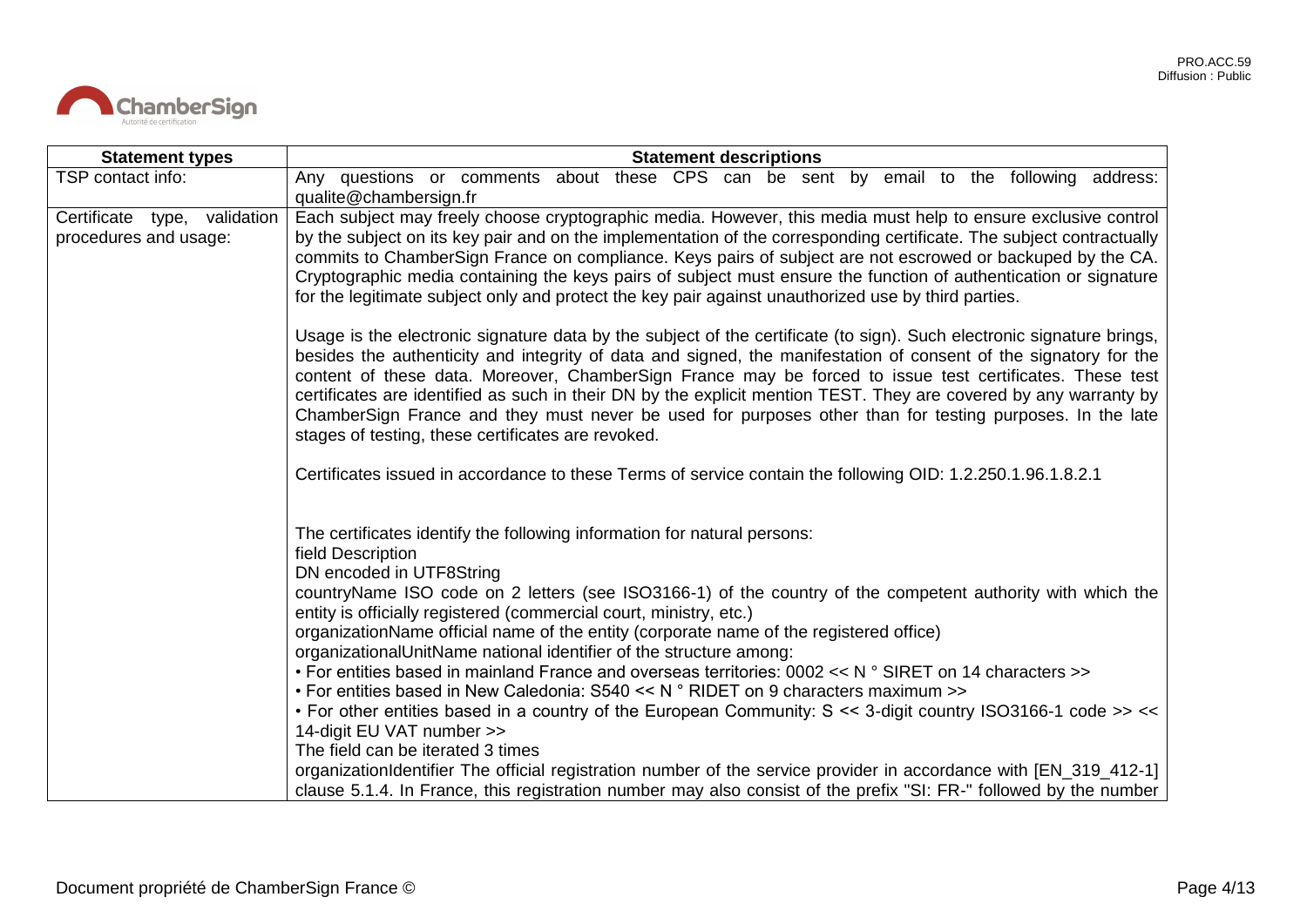

| SIREN or SIRET                                                                                                         |
|------------------------------------------------------------------------------------------------------------------------|
| Identifier of the entity with which the subject is linked                                                              |
| VAT <country code=""> - <intracommunity number="" vat=""></intracommunity></country>                                   |
| • NTR <country code=""> - <siren number=""></siren></country>                                                          |
| locality city where the subject's establishment is located                                                             |
| surName Name of the subject                                                                                            |
| givenName Firstname1 (, firstname2, firstname3 )                                                                       |
| The different names are mentioned in the order indicated on the identity document presented at the time of             |
| registration and the copy of which is kept in the registration file.                                                   |
| commonName Firstname1 (, Firstname2, Firstname3, ) NAME                                                                |
| The different names are mentioned in the order indicated on the identity document presented at the time of             |
| registration and the copy of which is kept in the registration file.                                                   |
| title if applicable, function of the subject within its structure                                                      |
| serialNumber 4-digit sequential number to process homonymy cases                                                       |
| By default, the value of this attribute is "0001". If a subject with all other attributes of the DN are identical      |
| (countryName, organizationName, organizationIdentifier, organizationalUnitName, and commonName) has                    |
| already been registered, the value of the serialNumber attribute for the new subject changes to "0002" and so on.      |
|                                                                                                                        |
| Certificate request files, containing the key pair to be certified, are sealed using the corresponding key pair.       |
|                                                                                                                        |
| Information regarding the structure on which the subject is attached are subject to verification upon registration     |
| (existence, validity, ).                                                                                               |
|                                                                                                                        |
| The identity of the subject or person in charge of certicate is verified through verification of official identity     |
| documents during a face-to-face.                                                                                       |
|                                                                                                                        |
| Following validation of the certificate request file by the registration function, the process consists to give to the |
| subject or the person in charge of the certificate the pulic key signed by the CA: generation of the key pair, under   |
| control of the subject or the person in charge of the certificate, into a cryptographic media (software or hardware)   |
| chosen by the subject, sending the key pair to the certificate generation function, downloading the generated          |
| certificate on the media.                                                                                              |
|                                                                                                                        |
| The certificate is accepted explicitely by the subject or person in charge of certificates at the delivery time.       |
| The subject or the person in charge of certificates accepted his certificate by signing with his new certificate an    |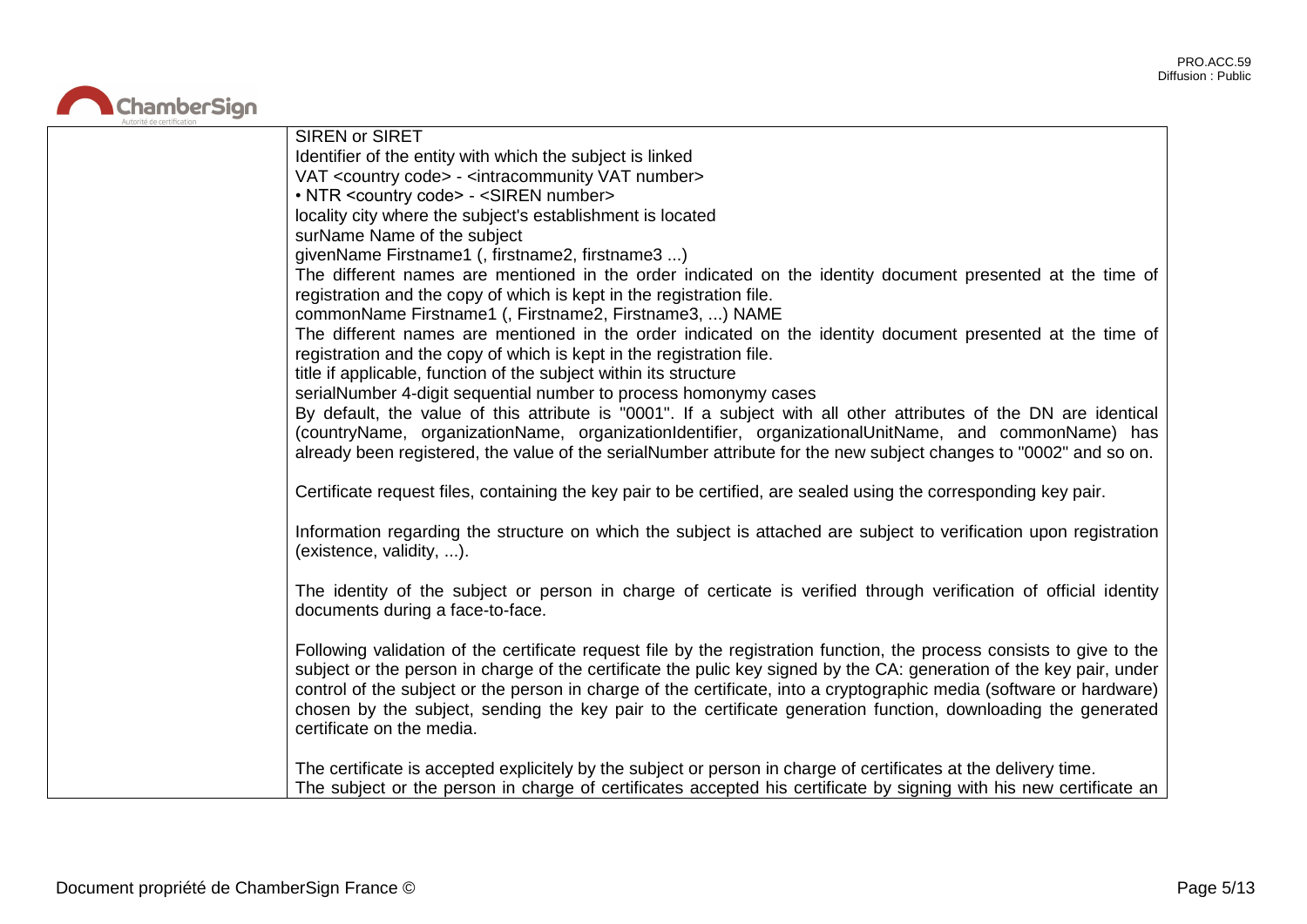

| acceptance form online. |  |
|-------------------------|--|
|                         |  |

The first renewal, if authorized by the regulations at the time of expiry date of the certificate to be renewed, can be performed online if it takes place before the expiry date of the corresponding certificate. The subject or the person in charge of certificates confirms that information related to certificate renewal is always accurate. The next renewal is carried out following the initial registration procedure. The renewal after revocation is carried out according to the initial registration procedure.

The main cause for the issuance of a new certificate and the corresponding key pair is the end of validity of the certificate. The validity period of certificates provided by ChamberSign France is three (3) years. The key pairs must be effectively periodically renewed to minimize the risk of cryptographic attack.

A renewal can also be made in advance, following a declared event or incident by the subject or the person in charge of certificates, the most frequent being the loss, theft or malfunction of cryptographic media. In this case the renewal is, for the subject or the person in charge of certificates, to redo an initial application.

A modification of the information contained in the certificate also involves the issuance of a new certificate (with renewal of the key pair).

Dans tous ces cas la délivrance d'un nouveau certificat est réalisée de manière identique au processus de délivrance initiale. Seule la phase d'enregistrement peut différer pour un renouvellement. Par exemple seuls quelques documents peuvent ne pas être demandé (acte de nomination du RL notamment).

Any revocation request is subject to an applicant authentication and verification of his authority.

There can be no certificate suspension. Only the final certificate revocation can be performed. ChamberSign France ensures the availability of the revocation status at any time and beyond the certificate validity period by implementing the following measures:

• Publication without a time limit of revoked certificates published in the CSF;

• Compliance of the OCSP response, revoked in case of solicitation after the date of the end of life of the certificate.

The following circumstances may cause the revocation of a certificate:

• the certificate key pair is lost, stolen, unusable (malfunction of support), compromised or suspected compromise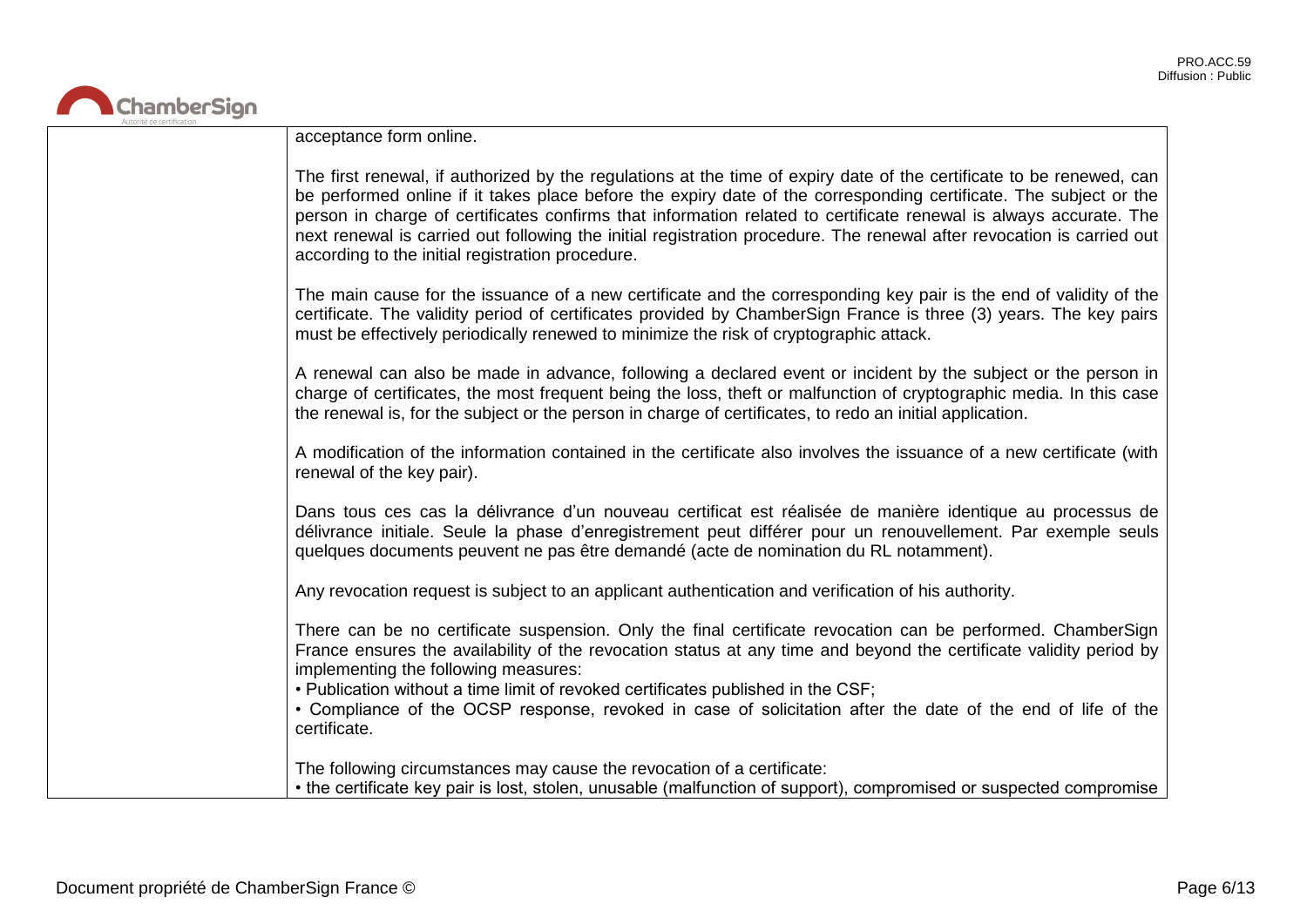# ChamberSign

|                             | (request of the subject itself);                                                                                                                                                                                                    |
|-----------------------------|-------------------------------------------------------------------------------------------------------------------------------------------------------------------------------------------------------------------------------------|
|                             | • information or attributes of the subject contained in the certificate is no longer valid or no more consistent with<br>the intended use of the certificate, this before the normal expiry of the certificate;                     |
|                             | • cryptographic algorithms used are obsolete and are no longer considered safe;                                                                                                                                                     |
|                             | • it has been shown that the subject has not respected the applicable terms of use of the certificate;                                                                                                                              |
|                             | • the CA certificate is revoked (which results in the revocation of certificates signed by the corresponding key                                                                                                                    |
|                             | pair);                                                                                                                                                                                                                              |
|                             | • the subject no longer meets the professional requirements (cessation of activity, death).                                                                                                                                         |
|                             | The causes of revocation are never published.                                                                                                                                                                                       |
|                             | Revocation requests are processed within 24 hours after receiving the request, 7 days / 7 (weekends and<br>holidays included if the revocation is processed by the subject, the person in charge of certificates or natural         |
|                             | person mandated to represent the subject), excluding consecutive revocations to requests for modification of the<br>subject data.                                                                                                   |
|                             | The revocation management function is available round the clock, 7 days a week. The maximum duration of                                                                                                                             |
|                             | downtime per interruption (failure or maintenance) of the revocation management function is 2 hours. The                                                                                                                            |
|                             | maximum total duration of downtime per month of revocation management function is 8 hours.                                                                                                                                          |
| Reliance limits :           | The Client agrees that ChamberSign France retains documents for proof of identification control of the subject for<br>the periods provided in the Certificate Policy and the documents relating to the conclusion of this contract. |
|                             |                                                                                                                                                                                                                                     |
|                             | The event logs are kept on site for a period of one (1) month.                                                                                                                                                                      |
|                             | After their generation, they are archived and kept for seven (7) years.                                                                                                                                                             |
|                             | The original registration files are archived with archivers third party for a period of eleven (11) years from the<br>issuance of the certificate.                                                                                  |
|                             | If Client's request to obtain a copy of the registration dossier, the Client will be charged the corresponding cost.<br>Certificates and CRLs are archived for a period of seven (7) years after their expiry.                      |
|                             |                                                                                                                                                                                                                                     |
|                             | If the Client wishes that the registration files, the Certificates or the CRLs are kept for a longer period of archiving,                                                                                                           |
|                             | he will have to make the necessary ones and to take the cost himself at his charge.                                                                                                                                                 |
| Obligations of subscribers: | The Client and its Legal Representative undertake to respect the provisions of the PDS.                                                                                                                                             |
|                             |                                                                                                                                                                                                                                     |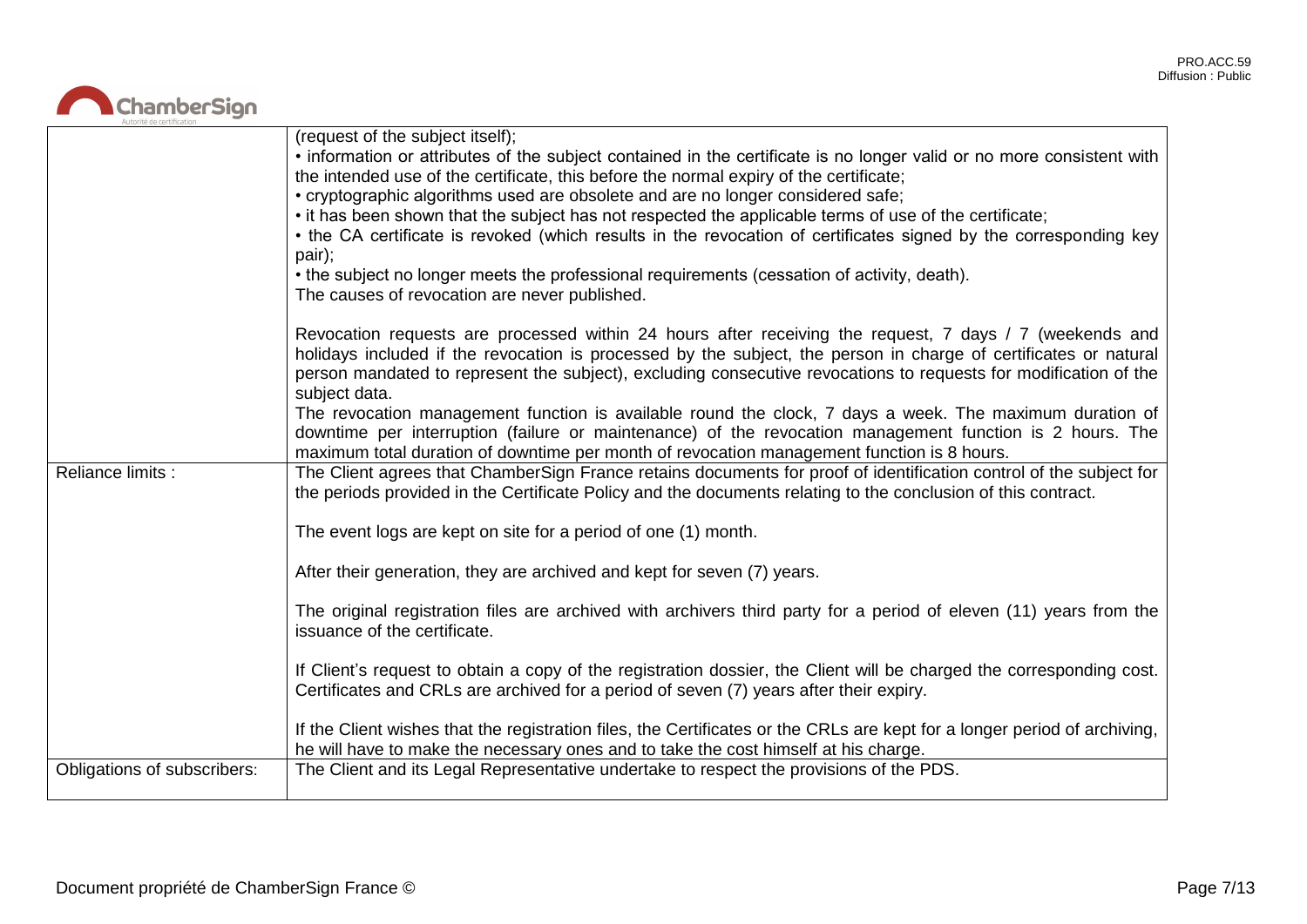

|                                 | The Client and its Legal Representative are responsible for the management of Certificates issued to employees,<br>delegates or agents of Client under the subscription agreement and undertake to ensure that any Certificate's<br>subject violating obligations under the Terms and that no fraud or error is committed. As such, the Client and its<br>Legal Representative will ensure in particular that the leader:<br>- communicates via the contact point identified herein, the information to create the certificate and any changes<br>during the duration of the certificate;<br>- respects the revocation procedure described in Article 9 Revocation of the Certificate;<br>- keeps secret and secure way, confidential data and the physical support of the Certificate.<br>The Client and its Legal Representative undertake to provide all relevant information, accurate and updated for<br>the creation and management of certificates.<br>The Client and its Legal Representative undertake to inform the home Registration Authority of any changes to<br>information contained in the certificate by mail with the required supporting documents without delay. The<br>previous certificate will be revoked and a new certificate containing the updated information will be issued.<br>The Client and its Legal Representative vouch for the accuracy of the information provided and completeness of<br>the supporting documents required for registration of the Certificates.<br>The Client and its Legal Representative recognize and accept that the information provided thereunder are kept<br>and used by ChamberSign France to manage certificates as provided by law and in particular those relating to the<br>protection of personal data.<br>The Client and its Legal Representative acknowledge being informed of the conditions of installation of<br>Certificates ChamberSign France.<br>In particular, the certificate is the subject of a tutorial available on the website of ChamberSign France.<br>The Client and its Legal Representative choose hardware and software offering security in line with their<br>requirements for the installation and protection of Certificates and physical media. |
|---------------------------------|--------------------------------------------------------------------------------------------------------------------------------------------------------------------------------------------------------------------------------------------------------------------------------------------------------------------------------------------------------------------------------------------------------------------------------------------------------------------------------------------------------------------------------------------------------------------------------------------------------------------------------------------------------------------------------------------------------------------------------------------------------------------------------------------------------------------------------------------------------------------------------------------------------------------------------------------------------------------------------------------------------------------------------------------------------------------------------------------------------------------------------------------------------------------------------------------------------------------------------------------------------------------------------------------------------------------------------------------------------------------------------------------------------------------------------------------------------------------------------------------------------------------------------------------------------------------------------------------------------------------------------------------------------------------------------------------------------------------------------------------------------------------------------------------------------------------------------------------------------------------------------------------------------------------------------------------------------------------------------------------------------------------------------------------------------------------------------------------------------------------------------------------------------------------------------------------------------------------------------------------------|
| Certificate status checking     | Acceptors certificates must verify the non-revocation of the certificates on which they will base their confidence.                                                                                                                                                                                                                                                                                                                                                                                                                                                                                                                                                                                                                                                                                                                                                                                                                                                                                                                                                                                                                                                                                                                                                                                                                                                                                                                                                                                                                                                                                                                                                                                                                                                                                                                                                                                                                                                                                                                                                                                                                                                                                                                              |
| obligations of relying parties: | This verification is done by checking the CRL available via the website ChamberSign France, or by querying                                                                                                                                                                                                                                                                                                                                                                                                                                                                                                                                                                                                                                                                                                                                                                                                                                                                                                                                                                                                                                                                                                                                                                                                                                                                                                                                                                                                                                                                                                                                                                                                                                                                                                                                                                                                                                                                                                                                                                                                                                                                                                                                       |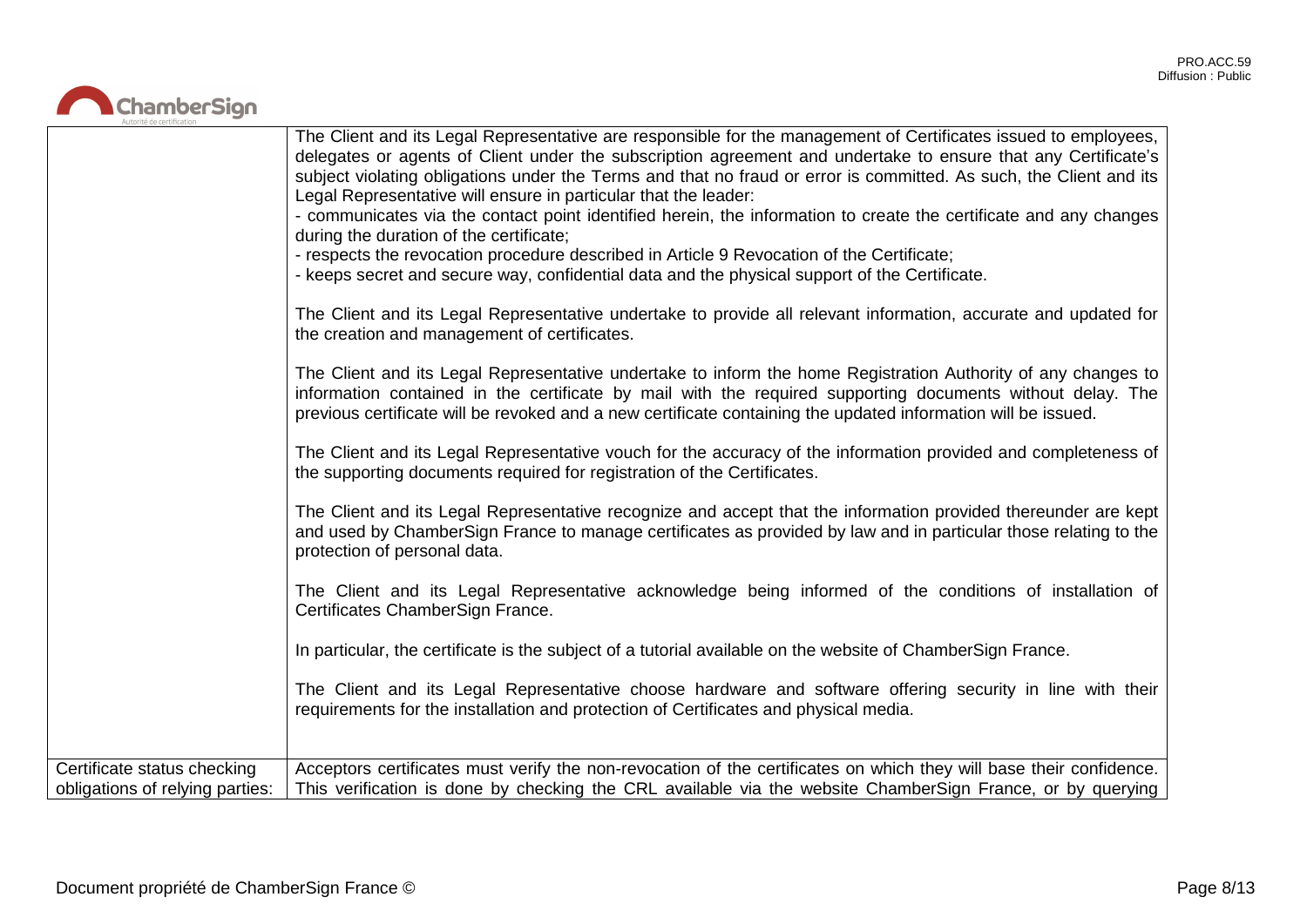

|                                                                  | certificate status online service (OCSP) that incorporates a response "revoked certificate" from the date of end of<br>life certifiat. The revoked certificates are still present in the CRL even after their original expiration date. The<br>service is available 24 hours / 24 and 7 days / 7 via the website ChamberSign France. The maximum duration of<br>downtime per interruption (failure or maintenance) of the information based on the status of certificates is 4 hours.<br>The maximum total duration of downtime per month of the information function on certificate status is 16 hours.<br>The maximum response time of the OCSP service received a query on the status of a certificate is 10 seconds<br>from the receipt of the request by the server. |
|------------------------------------------------------------------|---------------------------------------------------------------------------------------------------------------------------------------------------------------------------------------------------------------------------------------------------------------------------------------------------------------------------------------------------------------------------------------------------------------------------------------------------------------------------------------------------------------------------------------------------------------------------------------------------------------------------------------------------------------------------------------------------------------------------------------------------------------------------|
| Limited warranty and<br>disclaimer / Limitation of<br>liability: | ChamberSign France is responsible for the compliance of its Certificate Policy, the requirements issued by the<br>model of CPS.                                                                                                                                                                                                                                                                                                                                                                                                                                                                                                                                                                                                                                           |
|                                                                  | ChamberSign France assumes any harmful consequences resulting from non-compliance with its Certificate<br>Policy by itself or one of its components.                                                                                                                                                                                                                                                                                                                                                                                                                                                                                                                                                                                                                      |
|                                                                  | ChamberSign France acknowledges liability in case of proven misconduct or negligence of itself or one of its<br>components, whatever their nature and severity, which would result in reading, alteration or misuse of personal<br>data subjects for fraudulent purposes, these data are contained in transit or in the Certificates management<br>applications.                                                                                                                                                                                                                                                                                                                                                                                                          |
|                                                                  | ChamberSign France is responsible for maintaining the security level of the technical infrastructure on which it<br>relies to provide its services.                                                                                                                                                                                                                                                                                                                                                                                                                                                                                                                                                                                                                       |
|                                                                  | ChamberSign France can not be held liable for damage caused by use of the Certificate beyond the limits of the<br>authorized use.                                                                                                                                                                                                                                                                                                                                                                                                                                                                                                                                                                                                                                         |
|                                                                  | Responsibility of ChamberSign France can not be held liable for inaccurate information due to false declarations,<br>false documents or no information of changes in the situation of the Subject, the Legal Representative, or natural<br>person mandated to represent the subject when creating or valid certificate, which the false declaration, false<br>documents or the omission is intentional or not.                                                                                                                                                                                                                                                                                                                                                            |
|                                                                  | ChamberSign France assumes no obligation or responsibility for the consequences of delays in transmission,<br>alteration, errors or loss of any email, letter or document, signed or otherwise authenticated.                                                                                                                                                                                                                                                                                                                                                                                                                                                                                                                                                             |
|                                                                  | ChamberSign France does not in any way be held responsible for the contents of files or transactions signed or                                                                                                                                                                                                                                                                                                                                                                                                                                                                                                                                                                                                                                                            |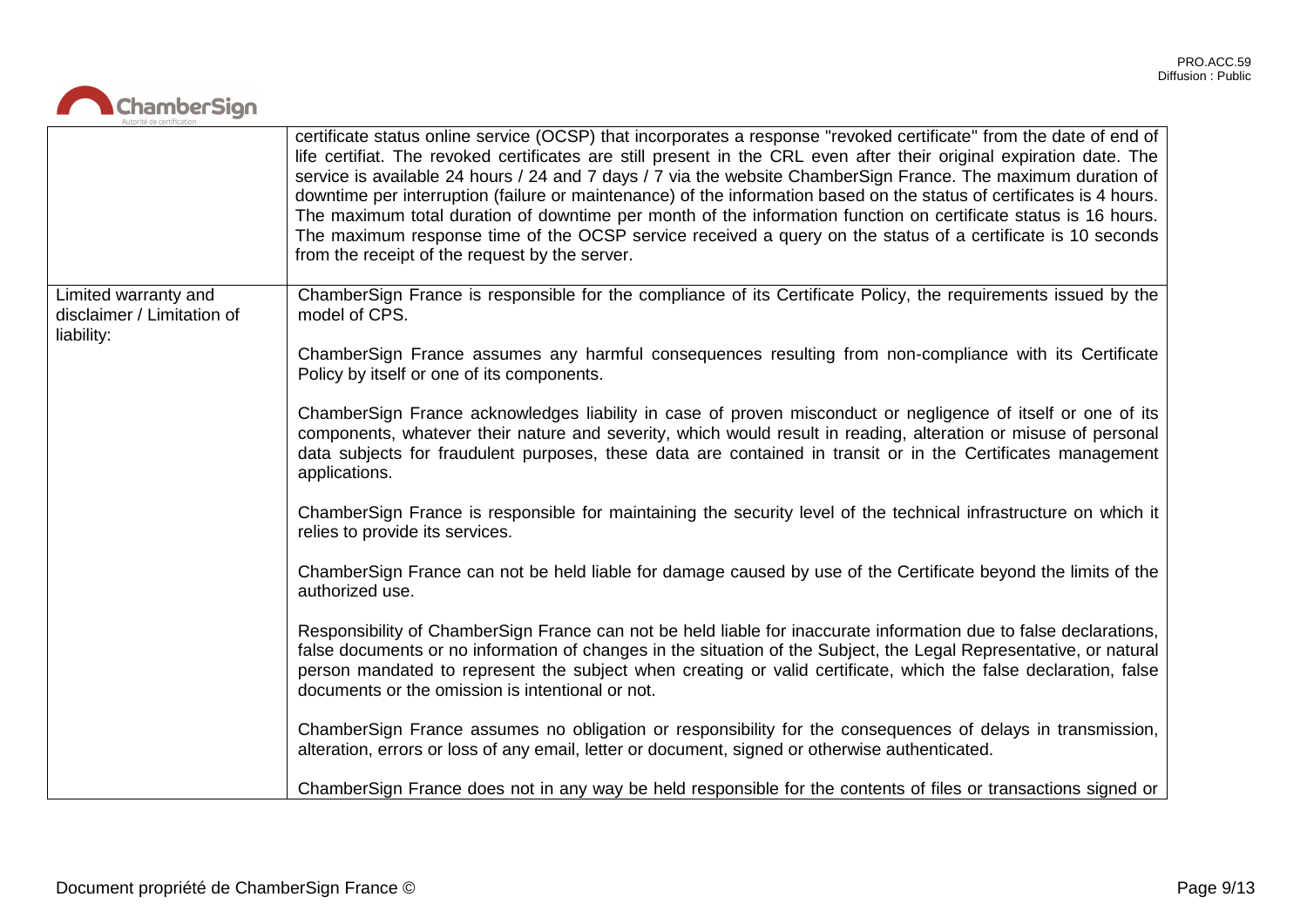

|                                | authenticated using the certificate, the Client and the subject is only vis-a-vis third parties responsible for the<br>content of these shipments.                                                                                                                           |
|--------------------------------|------------------------------------------------------------------------------------------------------------------------------------------------------------------------------------------------------------------------------------------------------------------------------|
|                                | ChamberSign France will in no case liable for indirect damage such as, for example, any financial or commercial<br>loss, loss of income or operating, finding their origin or resulting subscription or inherent in the use of certificates<br>issued by ChamberSign France. |
|                                | ChamberSign France assumes no obligation or liability for the use by the Holder of a Certificate not in<br>accordance with the PDS, especially regarding the validity of control procedures certificate during a transaction.                                                |
|                                | Otherwise, ChamberSign France can not be responsible for phenomena related to normal wear of computer<br>media, including the deterioration of the information given on the said media due to the influence of magnetic<br>fields.                                           |
|                                | ChamberSign France can not be held liable for such damage related to a disruption or malfunction of services<br>and applications for Certificates User.                                                                                                                      |
|                                | If the Legal Representative has acquired one or more physical media, ChamberSign France is responsible only<br>for their physical deliverance.                                                                                                                               |
|                                | Due to the constant evolution of technology and levels of security attached to the standards in force in case of<br>malfunction of the physical media or its associated driver software, the Client must request revocation of the<br>Certificate.                           |
|                                | ChamberSign France can not be responsible for the use of subject Private Key, who has personal responsibility.<br>Any damage related to the Compromise of the Private Key is the Client.                                                                                     |
|                                | ChamberSign France can not be held liable due to illicit use of the Certificate once the Client, the Legal<br>Representative, the Certification Agent or the subject has not made a revocation request in accordance with the<br>Terms.                                      |
| agreements, SPC,<br>Applicable | The applicable certification policy is published at the following address:                                                                                                                                                                                                   |
| PO Box:                        | https://pc.chambersign.fr/ca3/ChamberSign_France_CA3_Qualified_eID.pdf                                                                                                                                                                                                       |
| Privacy policy:                | See Appendix 1                                                                                                                                                                                                                                                               |
| Refund policy:                 | ChamberSign France has subscribed for all of the physical, material and immaterial arising from its business                                                                                                                                                                 |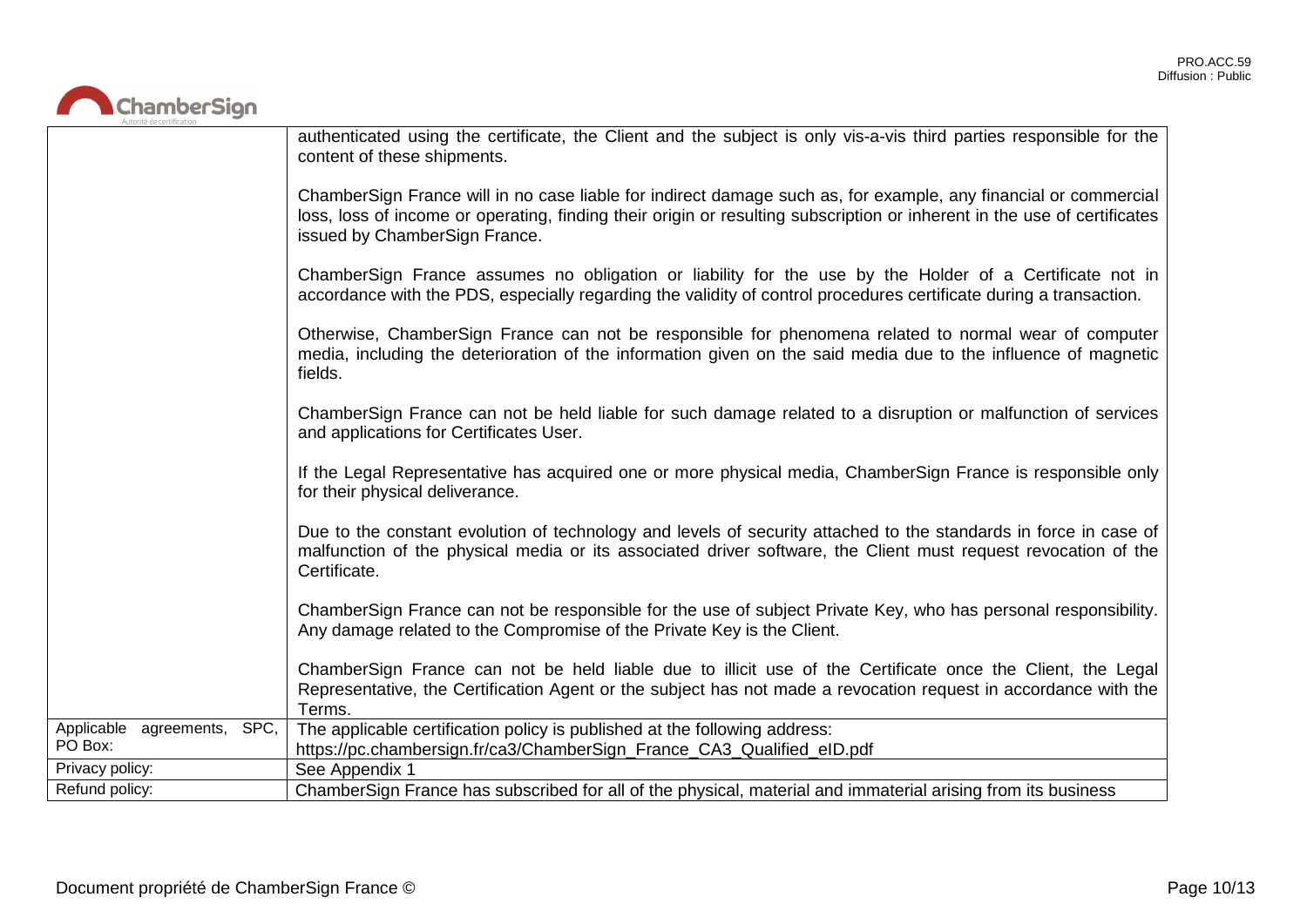# ChamberSign

|                                                       | insurance covering the consequences of professional liability.                                                                                                                            |
|-------------------------------------------------------|-------------------------------------------------------------------------------------------------------------------------------------------------------------------------------------------|
|                                                       | Under the insurance contract by ChamberSign France, and the limits and conditions of this contract, the subject<br>will benefit from the replacement of lost or stolen certificate.       |
| Applicable law, complaints and<br>dispute resolution: | In case of difficulty of any kind and before any legal proceedings, the parties undertake to implement a<br>conciliation procedure.                                                       |
|                                                       | The parties agree to meet at the initiative of either party within eight days from receipt of the letter requesting<br>conciliation meeting.                                              |
|                                                       | The agenda is set by the party that takes the initiative of reconciliation. The decisions, if adopted by mutual<br>agreement, guaranteed.                                                 |
|                                                       | This clause is legally independent of this Agreement. It continues to apply despite the possible invalidity,<br>resolution, termination or extinction of these contractual relationships. |
|                                                       | Otherwise, jurisdiction is assigned to the French courts.                                                                                                                                 |
|                                                       | These Terms are governed by French law.                                                                                                                                                   |
|                                                       | This is so for the substantive rules and the rules of form and this, notwithstanding the places of performance of<br>the substantive or accessory obligations.                            |
| TSP and repository licenses,                          | Certificates issued qualified eIDAS. The root certificate of the PKI be downloaded from the website ChamberSign.                                                                          |
| trust marks and audit:                                | The user can check the fingerprint of the root certificate on the https://www.keymanagement.chambersign.fr                                                                                |
|                                                       | secure site or by contacting ChamberSign France by phone.                                                                                                                                 |
|                                                       | CRL<br>are: http://crl.chambersign.fr/ca3/ChamberSign_France_CA3_Qualified_eID.crl<br>publishing<br>points                                                                                |
|                                                       | http://crl.chambersign.tm.fr/ca3/ChamberSign_France_CA3_Qualified_eID.crl                                                                                                                 |
|                                                       | following<br><b>The</b><br>certificate<br>downloaded<br>address:<br>CA<br>the<br>can<br>be                                                                                                |
|                                                       | https://pc.chambersign.fr/ca3/ChamberSign_France_CA3_Qualified_eID.cer                                                                                                                    |
|                                                       | <b>OCSP</b><br>The<br>http://ocsp-<br>responders<br>accessed<br>be<br>at:<br>can                                                                                                          |
|                                                       | ca3.chambersign.fr/ChamberSign_France_CA3_Qualified_eID<br>$\frac{1}{2}$<br>http:<br>ocsp-ca3.<br>chambersign.tm.fr/ChamberSign_France_CA3_Qualified_eID                                  |
|                                                       |                                                                                                                                                                                           |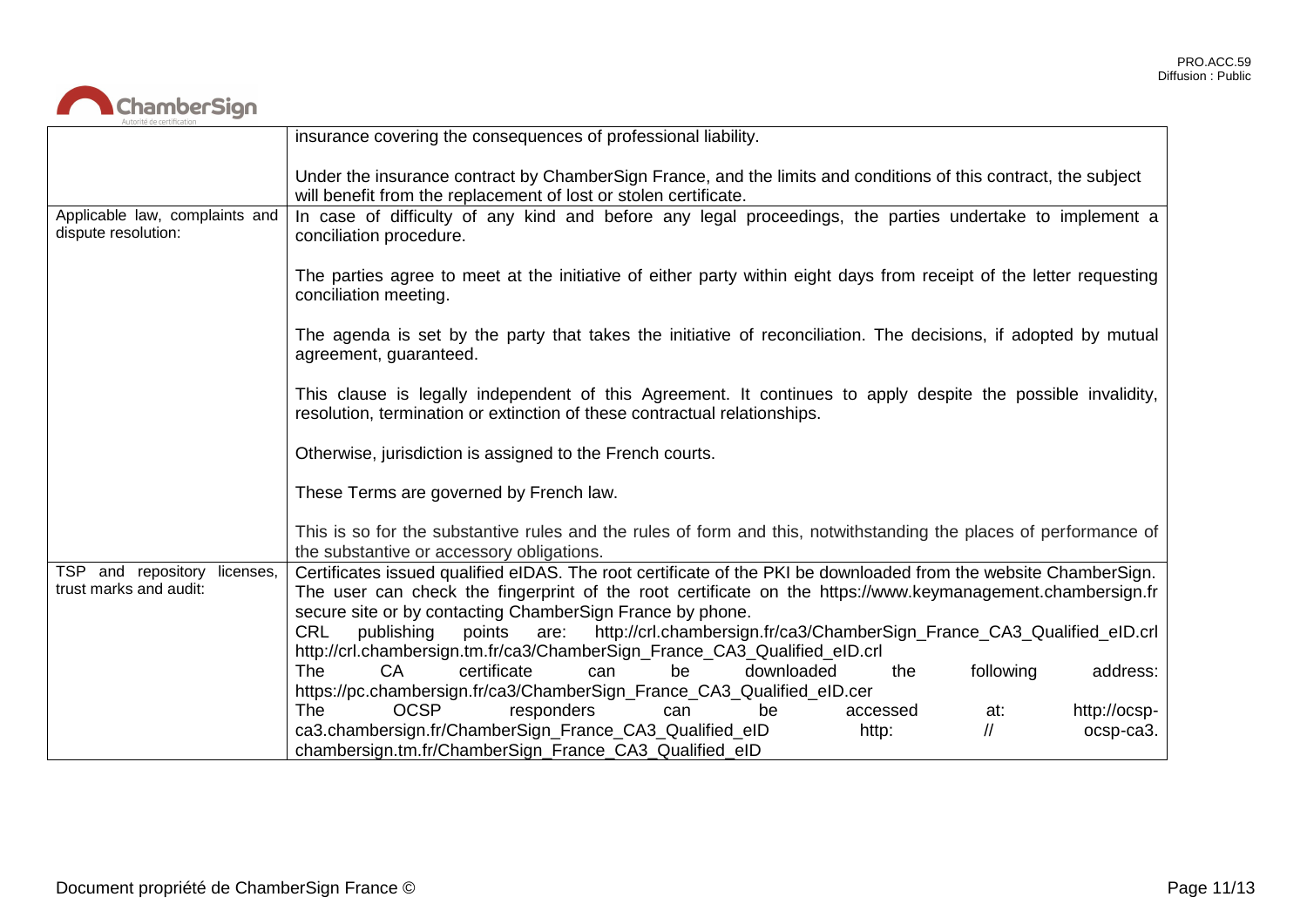

#### *1.1.APPENDIX 1. PROTECTION OF PERSONAL DATA*

### **1. PERSONAL DATA**

#### *1.2.1.1 PROCESSING OF PERSONAL DATA*

1. Personal data collected by ChamberSign France for the purpose of the issuing and preservation of the certificates will only be processed for the purposes for which they were collected.

2. ChamberSign France declares and warrants that the personal data collected in the context of the present conditions as well as the treatments for which it is responsible or, as the case may be, as a subcontractor, are processed in accordance with the provisions of Law no. 78-17 of 6 January 1978 relating to data, the files and freedoms (amended by the law N ° 2018-493 of June 20, 2018 relating to data, files and freedoms and various provisions concerning the protection of personal data) and Regulation (EU) 2016/679 of the European Parliament and of the Council of 27 April 2016 on the protection of personal data natural persons with regard to the processing of personal data and the free movement of such data and repealing Directive 95/46 / EC.

3. The Customer, the Legal Representative, the Agent of Certification and the Subject are informed that in accordance with the regulation in force, ChamberSign France, as a data processor, or according to the case, the subcontractor, implements a processing of personal data concerning them with the following conditions:

- the provision of certification services by ChamberSign France;

- the management of the access and the operation of the certification services provided by ChamberSign France;

- identification of the Subject;

- authentication of the Subject;

- the issuance, preservation, renewal and revocation of the Certificates and the keys pairs;

- compilation of statistics and the measurement of quality and the satisfaction of the certification services provided by ChamberSign France.

4. The collected data are mandatory. Otherwise, ChamberSign France will be able to provide the certification services.

5. ChamberSign France ensures the confidentiality and the security of data collected within the framework of the present ones. Nevertheless, the data contained in the Certificate are by nature public.

6. The data processed by ChamberSign France are not transferred outside the European Union.

7. The collected data are only intended for the authorized services of ChamberSign France. These data could be transmitted to the technical operator of ChamberSign France, which respects the same policy of confidentiality as ChamberSign France. The data are hereby preserved for the duration of the article 22.

8. The Legal Representative, the Certification Agent and the Subject are informed by these general conditions of use that they have a right of access, rectification, deletion, limitation of